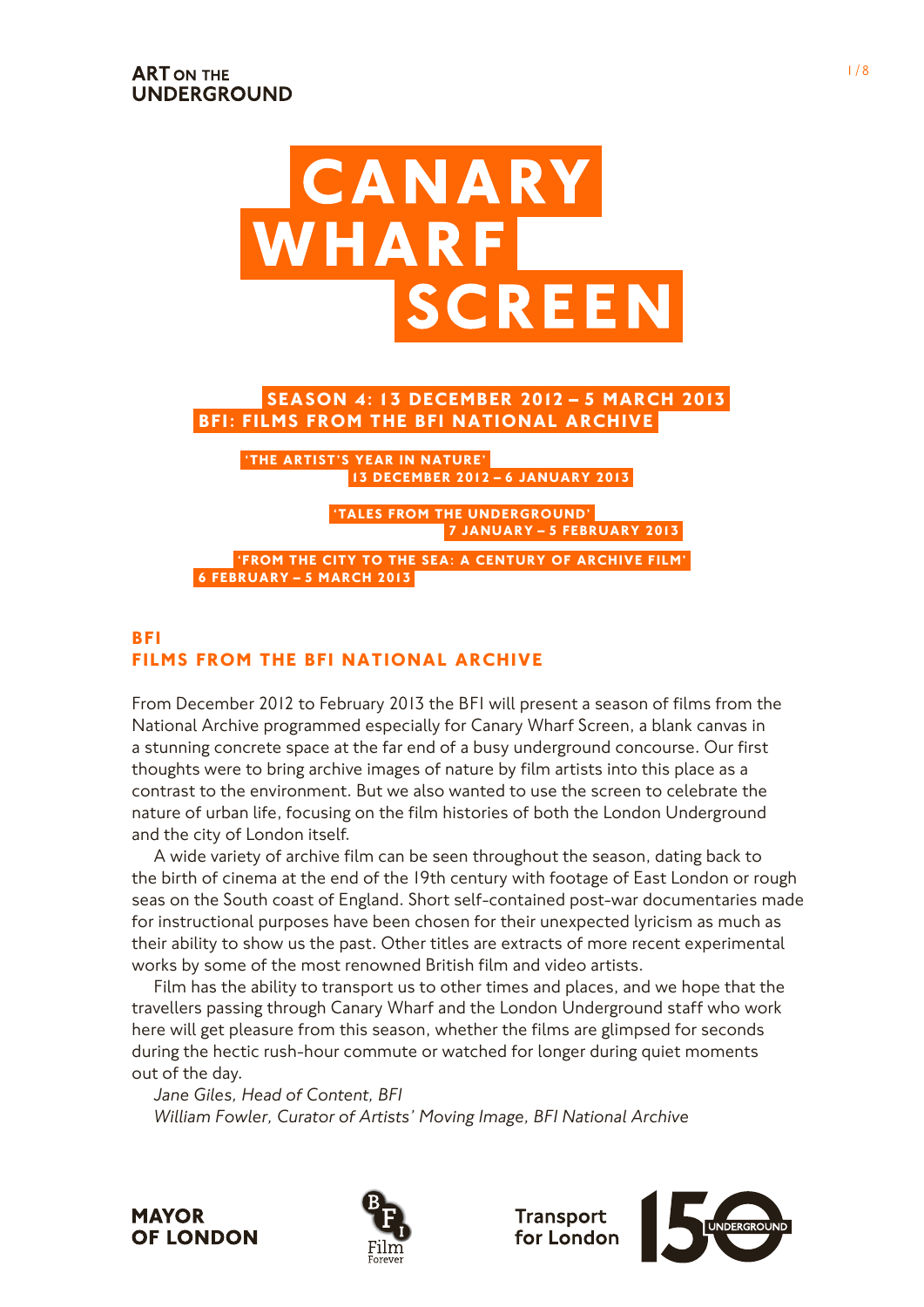### Part  $1$  2/8  **'The Artist's Year in Nature' 13 December 2012 – 6 January 2013**

## Various directors, UK, 1910–2011

## b &w / colour, total running time c.60′

To open the BFI season at Canary Wharf Screen we wanted to bring archive film images of nature underground. The programme includes extracts from our holdings of experimental films by this country's leading moving image artists combined with some historical non-fiction documentaries restored by the BFI National Archive demonstrating the artistry of early film techniques. The compilation is organised as a calendar, moving through the months and seasons in one glorious hour of beautiful images, a breath of fresh air designed to invoke the great outdoors underground.

Most of these films are available from the BFI on DVD bfi.org.uk/filmstore.

## January: *Snow*

#### Geoffrey Jones, 1963

Made for British Transport Films, this is a stunningly shot meditation on the struggle of trains through the worst (or best) of a British winter.

### February: *The Angelic Conversation*

### Derek Jarman, 1985

A love sonnet for St Valentine's day evokes the summertime of the soul even in the middle of winter. Narrated by Judi Dench.

### March: *Birth of a Flower*

### Percy E Smith, 1910

Probably the first British example of time-lapse photography as applied to the growth of plants, this fascinating and exquisite film has been restored to its original tinted version.

### April: *Robinson in Ruins*

#### Patrick Keiller, 2010

Spring flowers and socio-economic commentary in the Oxfordshire countryside. Narrated by Vanessa Redgrave.

### May: *Oss Oss Wee Oss*

## Alan Lomax, 1953 Padstow's ancient May Day hobbyhorse custom brilliantly caught on film as a chronicle of folk tradition.

### June: *Requiem for a Village*

### David Gladwell, 1975

The idyllic, rural past of a Suffolk village comes to life through an old man's memories in this lyrical feature.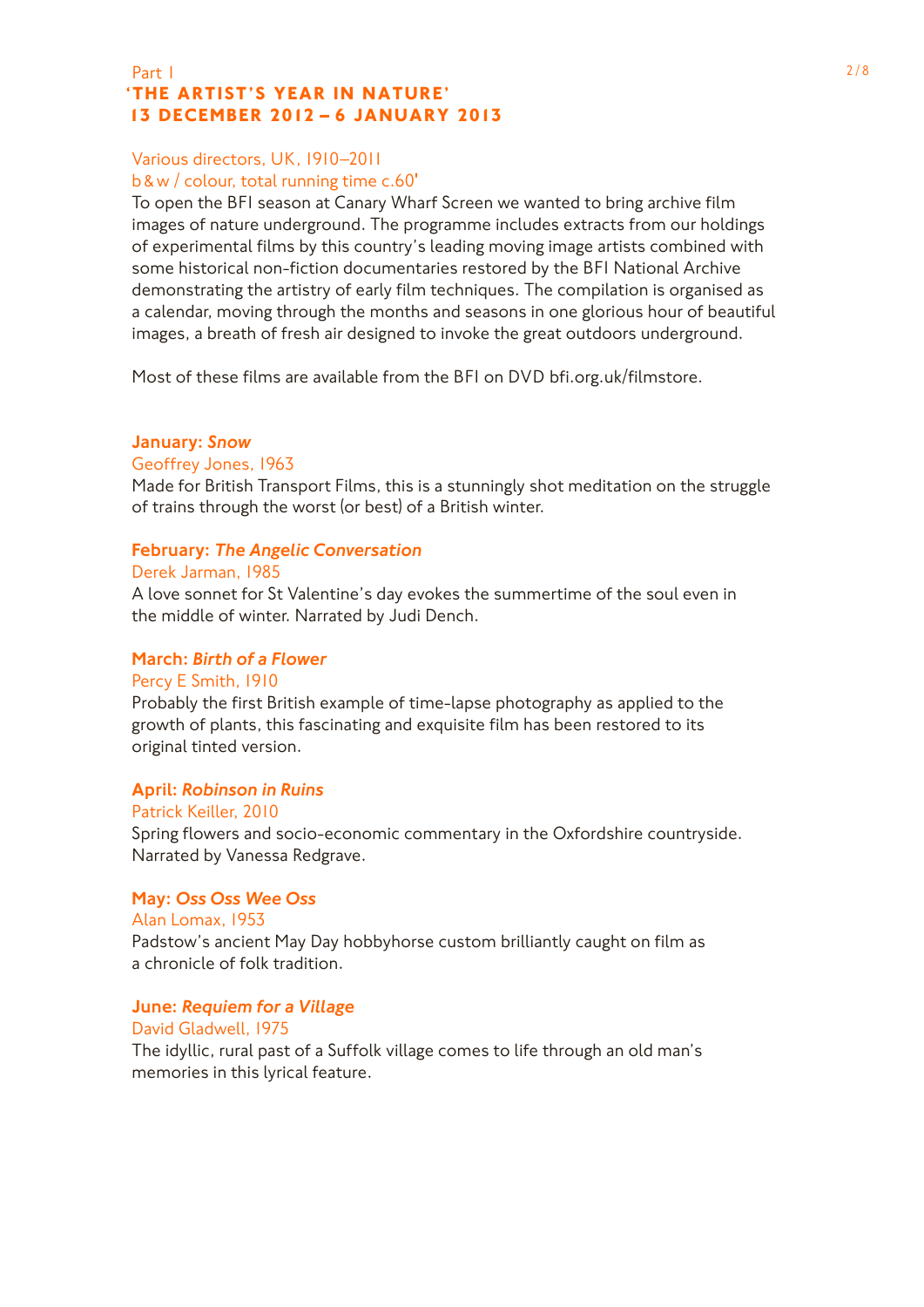# **July: Solarflares Burn for You** 3/8

# Arthur Johns, 1973

A psychedelic journey from Cornwall to London and back again, featuring midsummer tangerine skies, scarlet landscapes and acid yellow roads set to a hypnotic soundtrack by Robert Wyatt.

## August: *H is for House*

## Peter Greenaway, 1976

Blue skies, fields and apple trees accompanied by Vivaldi's *Four Seasons* – and a wry list of everything beginning with 'H'.

# September: *The Open Road*

## Claude Friese-Greene, 1924

Pioneering colour cinematography techniques can be seen in this road trip from Land's End to John O'Groats, featuring a mellow Indian summer and South Western harvests.

## October: *One Potato, Two Potato*

Leslie Daiken, 1957

A spontaneous and poetic documentary impression of children at play, focusing on the rituals of Halloween.

## November: *Flicker*

Chris Newby, 2001 An experimental study of the Guy Fawkes Night celebrations at Lewes.

# December: *This Our Still Life*

Andrew Kötting, 2011 Christmas in the filmmaker's tumbledown farmhouse in the snowy Pyrenees.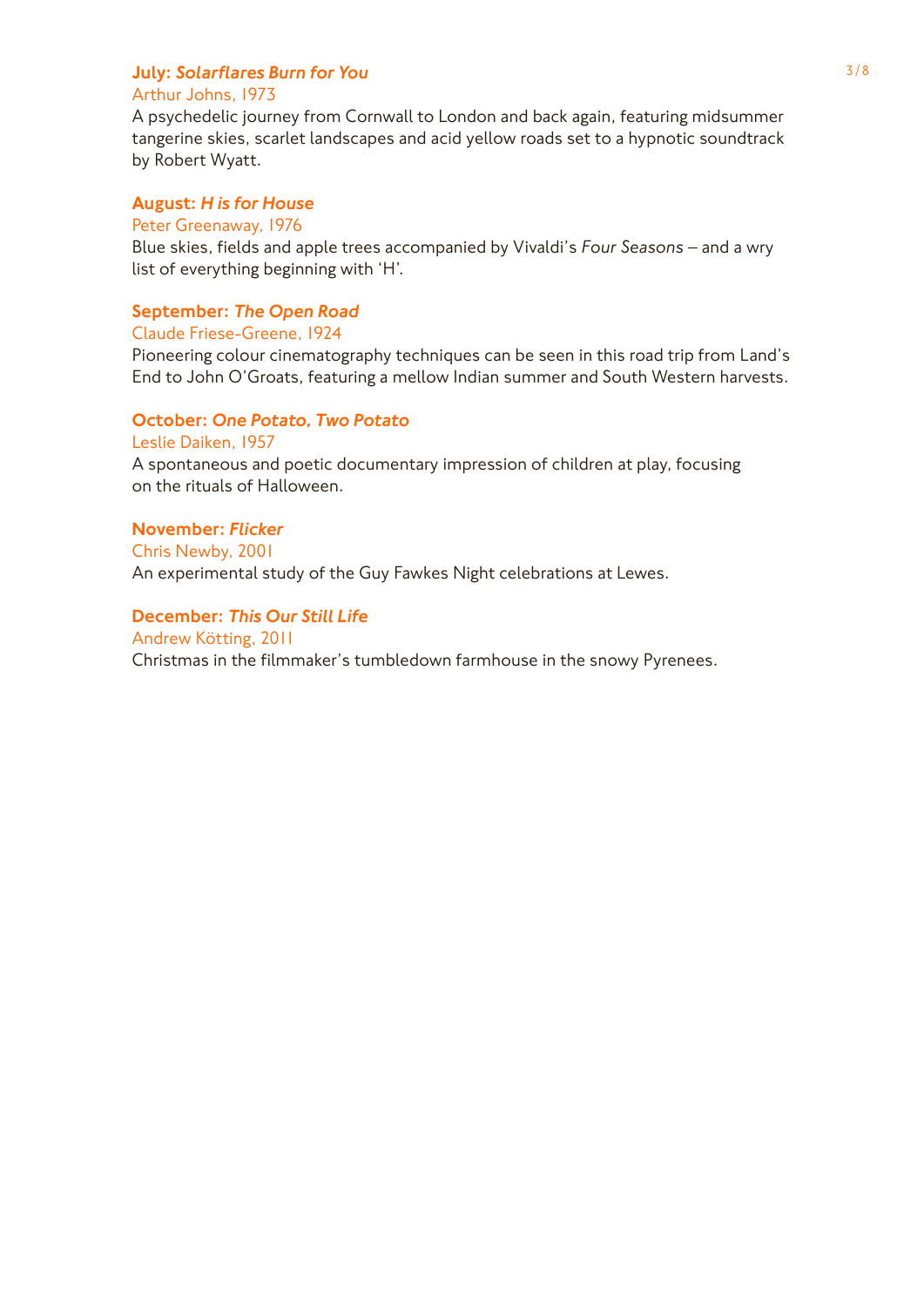## Part 2  $4/8$  **'Tales from the Underground' 7 January – 5 February 2013**

# Various directors, UK, 1928–69

# b &w / colour, total running time c.70′

To celebrate the 150th anniversary of the London Underground which began operating on 10 January 1863, we've chosen a selection of films starring the Tube itself at different points in its history, from the early silent era of feature filmmaking through to a quartet of gems from the British Film Transport Collection / London Transport Museum made for instructional or publicity purposes.

*Underground* is released in cinemas and on DVD in 2013.

*British Transport Films Collection Volume 10: London on the Move* is out now on BFI DVD.

# *Underground*

#### Director Anthony Asquith, 1928 b &w, 10′ (extract)

Passions run deeper than the Northern Line in Anthony Asquith's tale of love, jealousy, treachery and murder on the London Underground. Restored by the BFI National Archive with a new score by Neil Brand played by the BBC Symphony Orchestra, Asquith's working class love story is one of the great

British features of the silent era. It's also one of the great films about London, a journey through the crowded Underground itself (many of the sequences were filmed at Waterloo) via the city's drinking dens, department stores and opentop buses to a climactic chase through Lots Road power station in Chelsea that magnificently reveals the smoky roof-scapes of the coal-fuelled capital of the late 1920s. A contemporary of Alfred Hitchcock, whose early career also included some stunning silent features synonymous with their London locations, Asquith went on to direct a number of well-regarded adaptations of stage dramas including *Pygmalion* (1938), *The Winslow Boy* (1948) and *The Browning Version* (1951).

### *All That Mighty Heart*

#### Director RK Neilson Baxter, 1963 colour, 24′

Filmed across London and its suburbs between 1953–63 by Academy Awardwinning cinematographer David Watkin, this beautiful film charts a day in the life of London's arterial transport network. From its opening in the deserted dawn streets, to the opening of the Tube and bus stations, the commuter rush hour, the leisurely afternoons, the neon-lit nights of the West End and the last bus or Tube home. The film is a heartfelt tribute to all those who calmly and professionally make the city run like clockwork.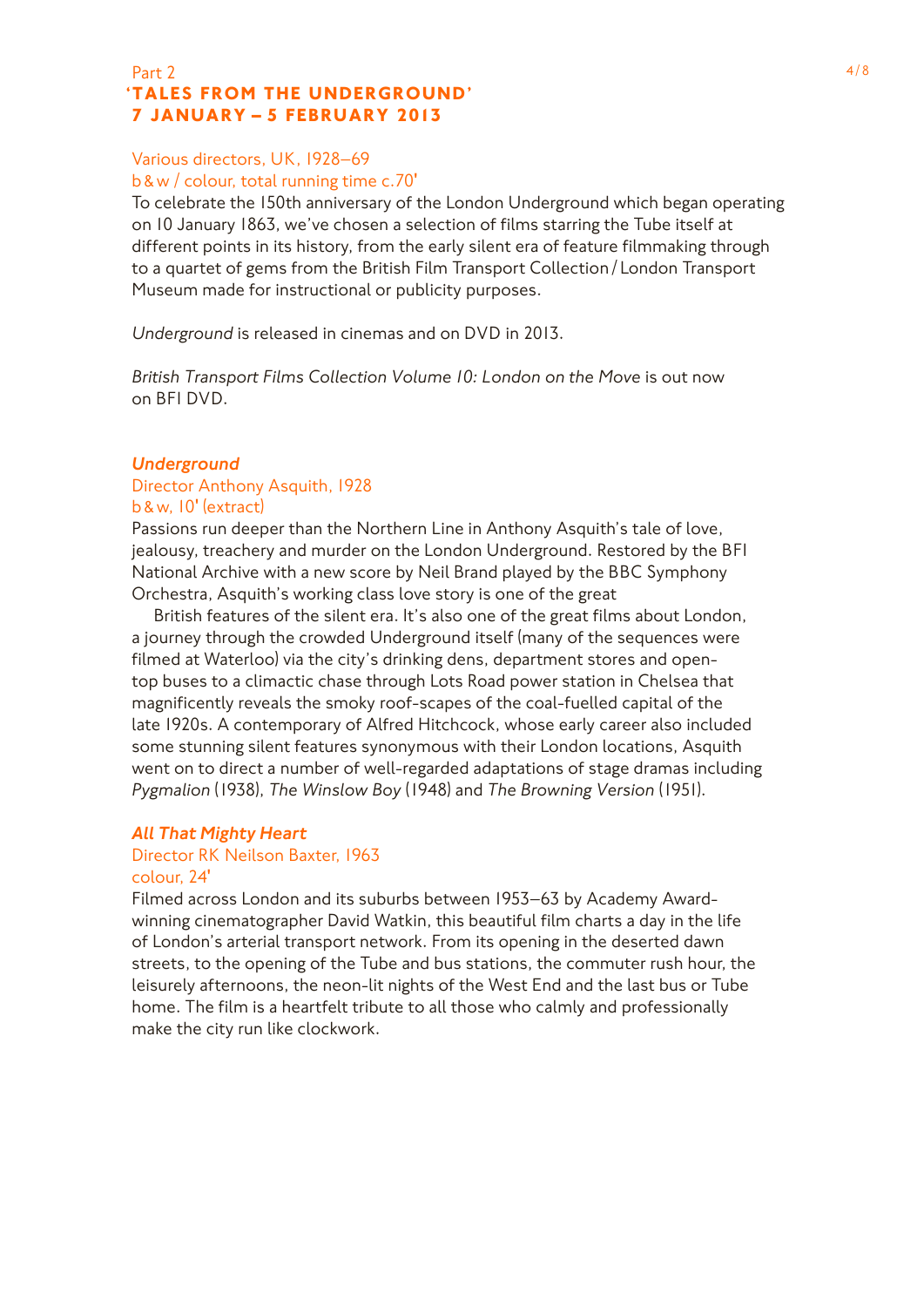# **Cine Gazette No. 14 – Do You Remember?** 5/8

Director Tony Thompson, 1955 b &w, 9′

A delightful and surreal little love letter to the lost property service, made at a time when 12 million people a day were using public transport. The film illustrates the sheer volume and range of items left behind, from gloves to tortoises, mannequins and of course umbrellas, many, many umbrellas, sent to the lost property office at Baker Street. *Cine Gazette* was British Transport Films' 'magazine' series, made to be shown in cinemas for general interest and information.

## *Under Night Streets*

#### Director Ralph Keene, 1958 b &w, 19′

This extraordinary film provides an insightful glimpse into the work undertaken by those cleaning and servicing the Tube during the brief period between the last train of the night and the first one in the morning. Passengers, please meet the gang of 'fluffers' who cleaned over 100 tons a year of dust, human hair, skin flakes and cloth fibres from the rails to reduce the risk of fire.

# *AFC: Automatic Fare Collection and You*

Director Bob Privett, 1969

### colour, 4′

Shot at Hammersmith station in the swinging '60s and combining live action with animation, this is a poppy, psychedelic guide to how to operate those awkward new-fangled automatic ticket gates.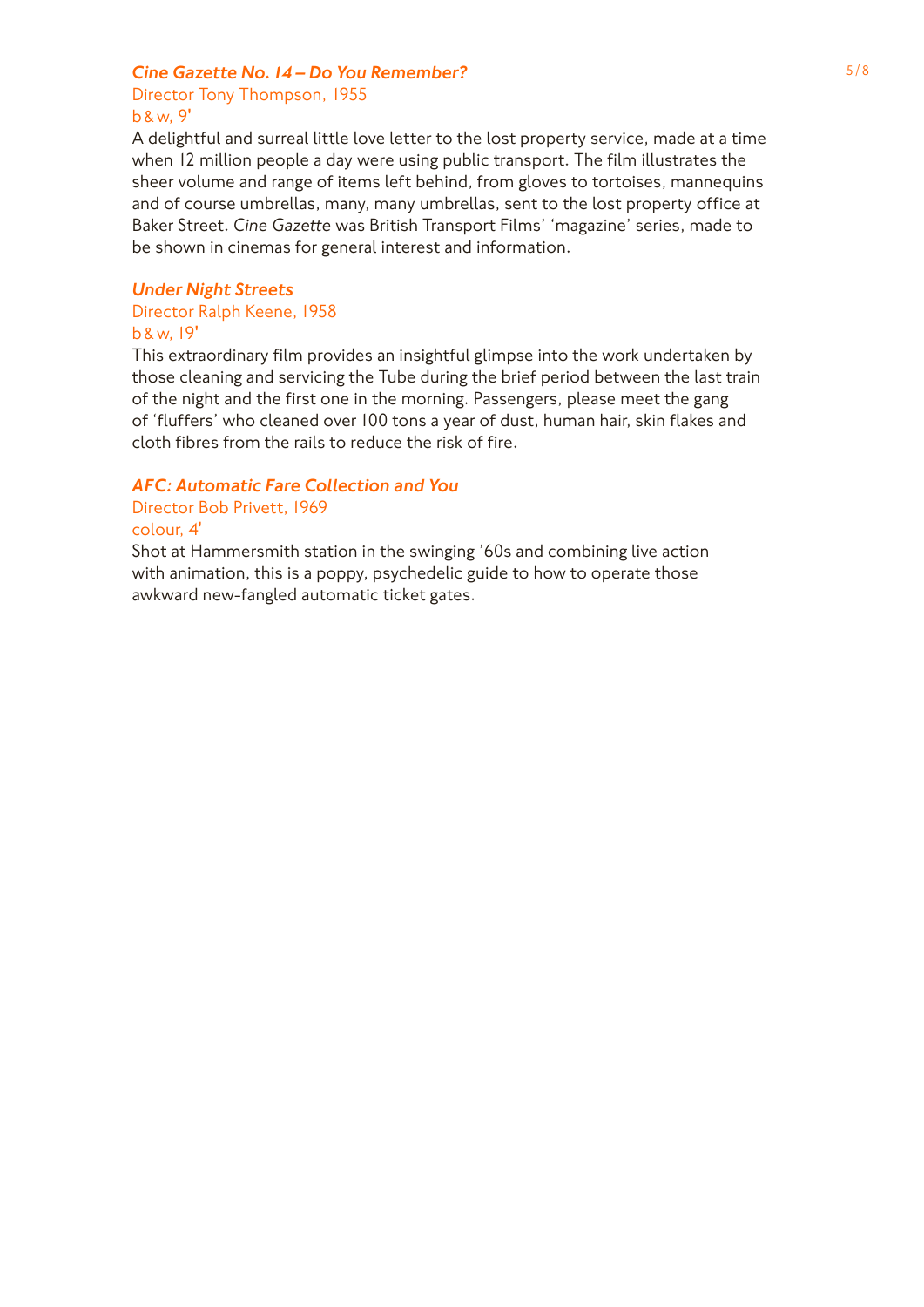#### Part  $\overline{3}$  6/8  **'From the City to the Sea: a Century of Archive Film' 6 February – 5 March 2013**

To conclude their season at Canary Wharf Screen, BFI presents a double bill of feature-length creative archive documentaries that tell the story of the century and chart the history of film itself. Both films move more or less chronologically across one hundred years of archive footage, in and out of film formats, from hand-cranked 35mm to 16mm, Super 8, videotape and digital technologies, nitrate and safety film. The effect of this is a rich montage of colours and textures, expressing a range and diversity of ideas within the focuses of the two films' contrasting locations: city and coast.

*From the Sea to the Land Beyond* was commissioned by The Space and first performed live by British Sea Power at the Sheffield Doc Fest in June 2012.

*From the Sea to the Land Beyond* is available on BFI DVD from January 2013.

*London – The Modern Babylon* is now available on BFI DVD.

#### *From the Sea to the Land Beyond*

# Director Penny Woolcock, UK, 2012

#### b &w / colour, 70′

This breath-taking film by award-winning director Penny Woolcock is a lyrical portrait of Britain's unique coastline, travelling through both World Wars and during peace time into the modern age, showing it as a place of leisure, industry and wild nature. With an emphasis on the romantic and the ritualistic, the archive footage used within the film is rich and varied, with memorable images including a woman scaling a sheer cliff to collect eggs, a troupe of dancers on a pristine beach, the Thames and trading in East London, the arrival by ship of émigrés from the Caribbean and India, the building of the Channel Tunnel, a group of Edwardian gentlemen playing beach combat games on the verge of World War I and present-day holiday makers battling the elements in Blackpool. The band British Sea Power have captained this cinematic voyage with an original score that ebbs and flows with the natural sounds of seagulls, ships and snippets of speech to create a deeply compelling and uniquely uplifting film experience.

#### *London – The Modern Babylon*

#### Director Julien Temple, UK, 2012 b & w / colour, 128′

The latest film by legendary director Julien Temple (The Great Rock 'n' Roll Swindle, Oil City Confidential) is an epic time-travelling voyage to the heart of his hometown using archive film and music to show how London's immigrants – musicians, writers and artists, dangerous thinkers, political radicals and regular folk – have transformed the city into a global metropolis. Reaching back to the dawn of film at the start of the 20th century, the story unfolds in a vivid stream of urban consciousness, twisting like the river Thames itself. Moving back and forth in time and texture, the film's recurring themes resonate throughout recent history: oppression and despair, division and rioting, accommodation and union. Just as turning a London street corner can surprise us with something exciting or bizarre, this vibrant film is peppered with extra ordinary images, from everyday surrealism to extreme events, from famous faces, politicians and royalty to ordinary people, all of us Londoners.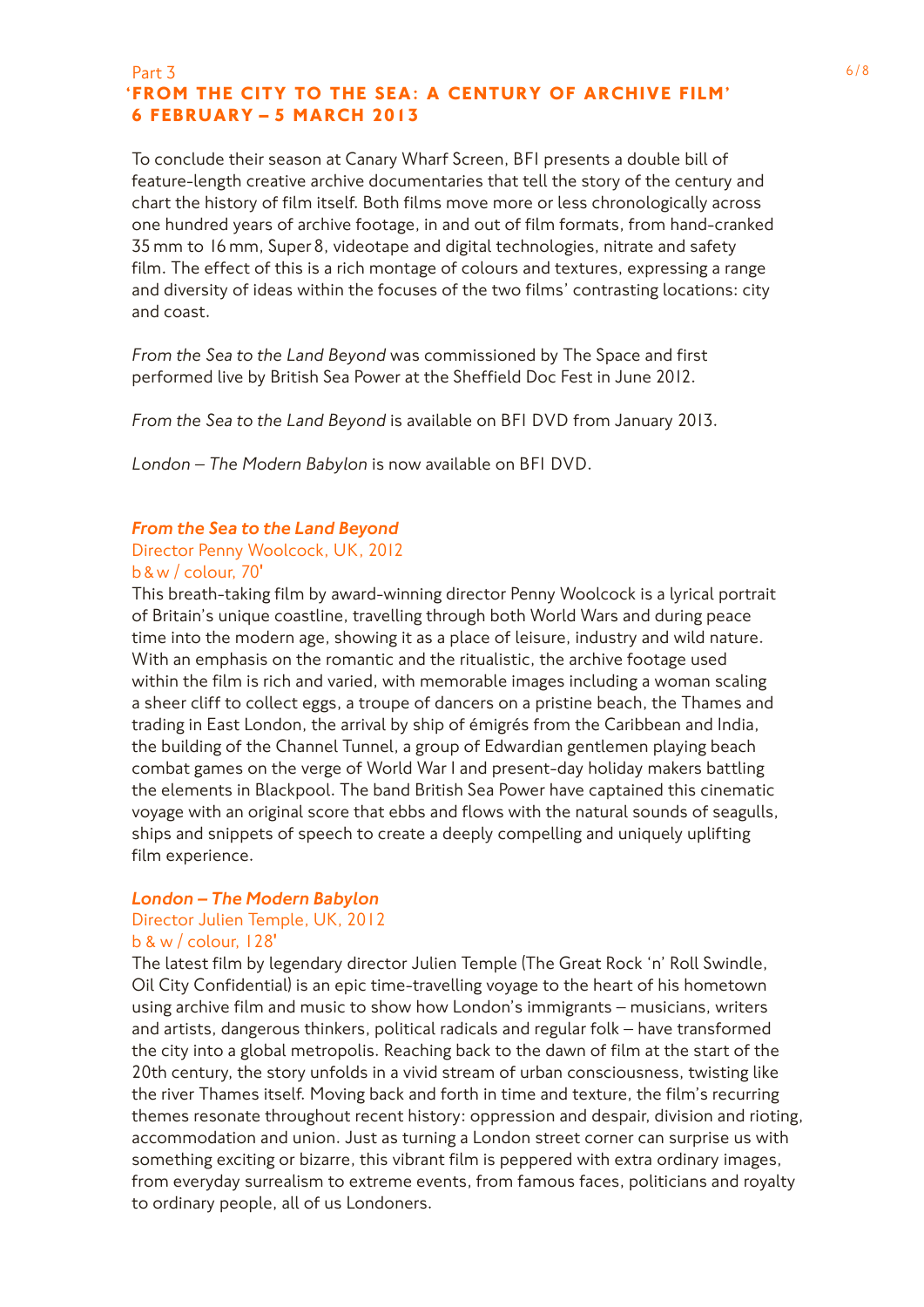BFI is the lead organisation for film in the UK and is involved in every aspect of the industry and film and television culture. We aim to connect audiences to the widest choice of British and World cinema. We preserve and restore the most significant film and television collection in the world (BFI National Archive) and make it available on a wide range of platforms. We invest in creative, distinctive and entertaining work as the official distributor of Lottery funds for film and promote British film and talent to the world. We distribute films, publish *Sight & Sound* magazine, books and DVDs. We operate the BFI's Southbank cinemas and the BFI London Film Festival and BFI London Lesbian and Gay Film Festival. We are committed to making the experience of film an essential part of the education of every 5–19 year old in the UK.

For more information visit bfi.org.uk.

# **Canary Wharf Screen**

Canary Wharf Screen is an innovative motion picture screening programme initiated by Art on the Underground. Presented at Canary Wharf station on one of the capital's largest public projection screens, this exciting seasonal programme presents leading contemporary and historical artists' moving image for our customers, staff and visitors free of charge. The inaugural 2012 series is programmed in collaboration with Film and Video Umbrella, Animate Projects, LUX and BFI, four of the UK's finest moving image organisations. Canary Wharf Screen offers an insight into the UK's leading filmmakers and film institutions, surveying the capital's vibrant arts community through its artists, commissioners, distributors and programmers.

#### Art on the Underground

#### World class art for a world class Tube

Art on the Underground offers a world class programme of contemporary art to enrich the Tube environment and the experience of Tube users. The programme commissions and presents new artworks through a range of project strands, from large-scale artworks such as those at Gloucester Road station, to small-scale commissions delivered in sites such as the pocket Tube map cover.